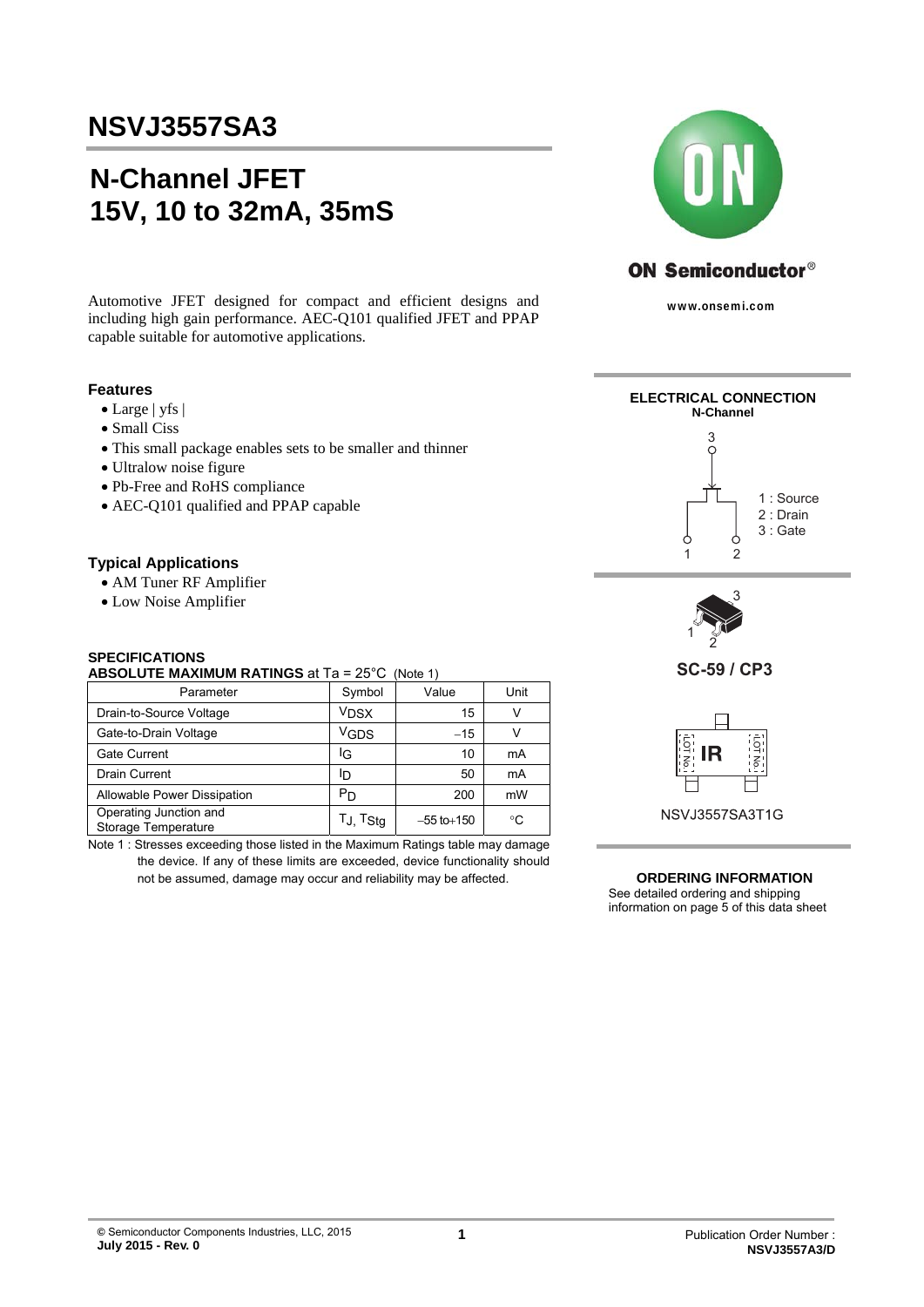### **ELECTRICAL CHARACTERISTICS** at Ta = 25°C (Note 2)

| Parameter                       | Symbol                | Conditions                                                  | Value  |        |        | Unit |  |
|---------------------------------|-----------------------|-------------------------------------------------------------|--------|--------|--------|------|--|
|                                 |                       |                                                             |        | typ    | max    |      |  |
| Gate-to-Drain Breakdown Voltage | V <sub>(BR)</sub> GDS | $I_G = -10\mu A$ , $V_{DS} = 0V$                            | $-15$  |        |        | ν    |  |
| <b>Gate Cutoff Current</b>      | <b>IGSS</b>           | $V$ <sub>GS</sub> = $-10V$ , $V_{DS}$ = 0V                  |        |        | $-1$   | nA   |  |
| <b>Cutoff Voltage</b>           | V <sub>GS(off)</sub>  | $V_{DS}$ = 5V, $I_D$ = 100µA                                | $-0.3$ | $-0.7$ | $-1.5$ | ν    |  |
| Drain Current                   | <b>IDSS</b>           | $V_{DS}$ = 5V, $V_{GS}$ = 0V                                | 10     |        | 32     | mA   |  |
| Forward Transfer Admittance     | yfs                   | $V_{DS}$ = 5V, $V_{GS}$ = 0V, f = 1kHz                      | 24     | 35     |        | mS   |  |
| Input Capacitance               | <b>Ciss</b>           | $V_{DS}$ = 5V, $V_{GS}$ = 0V, f = 1MHz                      |        | 10     |        | pF   |  |
| Reverse Transfer Capacitance    | <b>Crss</b>           |                                                             |        | 2.9    |        | pF   |  |
| Noise Figure                    | <b>NF</b>             | $V_{DS}$ = 5V, Rg=1k $\Omega$ , I <sub>D</sub> =1mA, f=1kHz |        |        |        | dB   |  |

Note 2 : Product parametric performance is indicated in the Electrical Characteristics for the listed test conditions, unless otherwise noted. Product performance may not be indicated by the Electrical Characteristics if operated under different conditions.

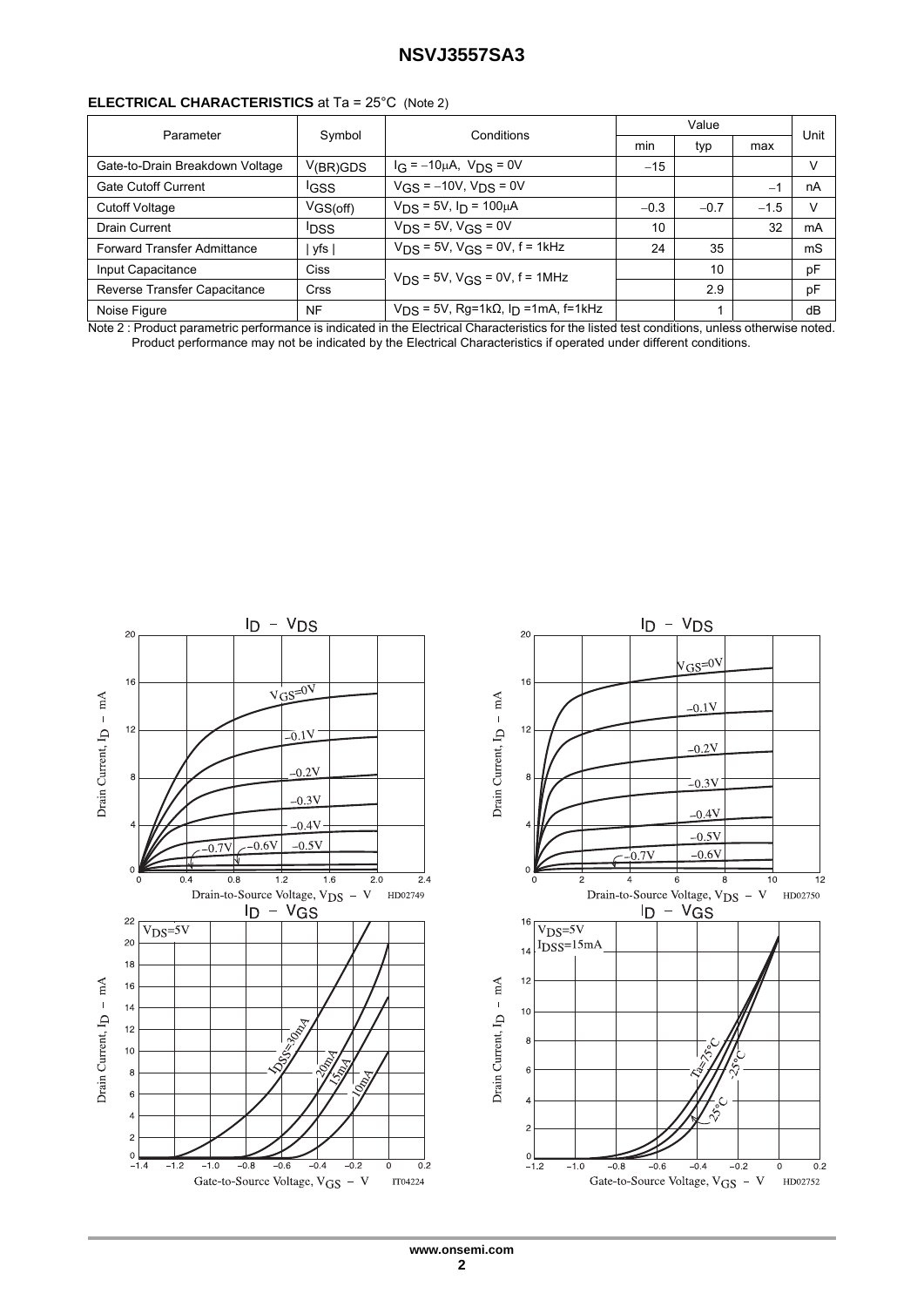

**www.onsemi.com 3**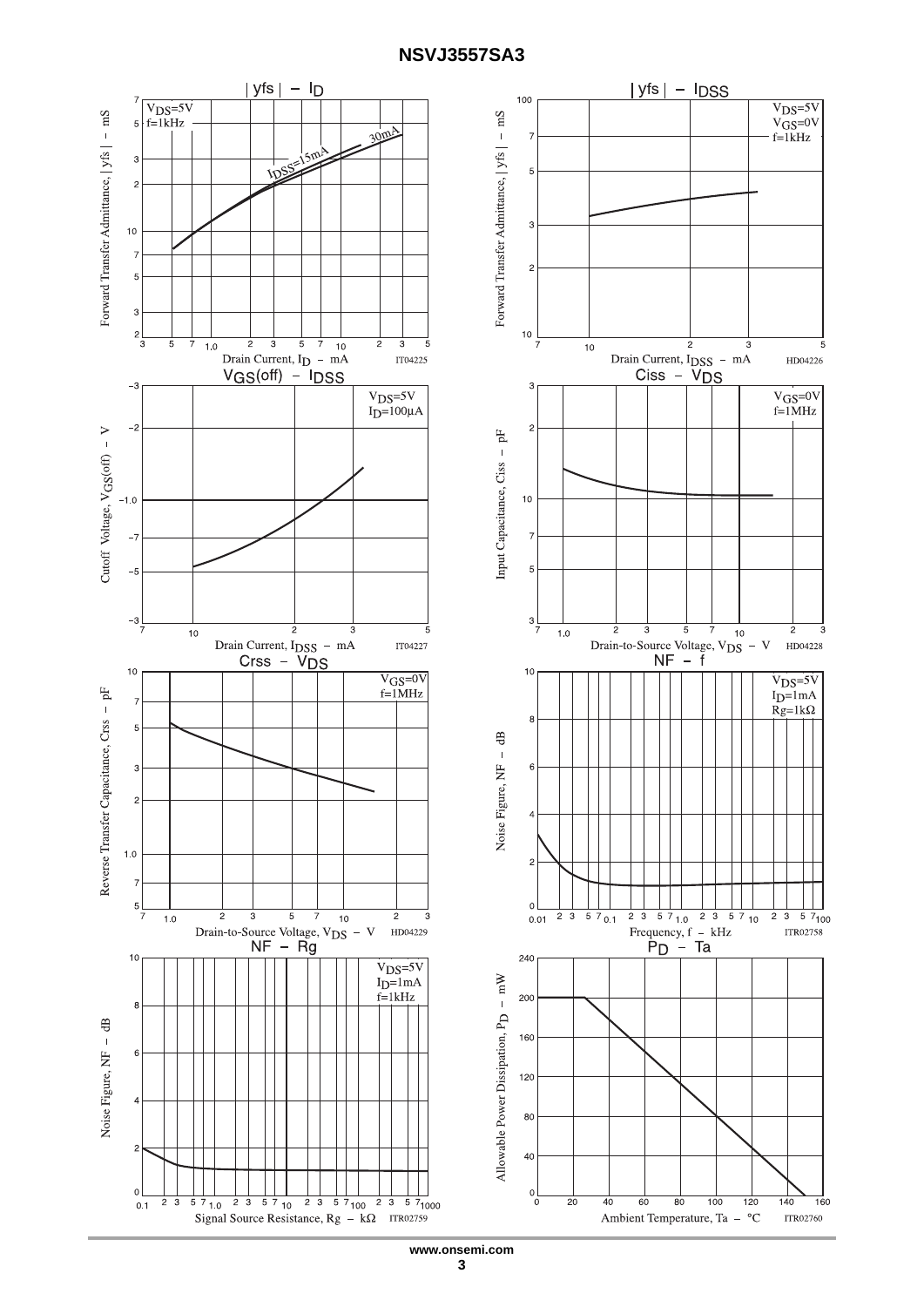#### **PACKAGE DIMENSIONS**  unit : mm

#### **SC-59 / CP3** CASE 318BJ ISSUE O



\*For additional information on our Pb-Free strategy and soldering details, please download the ON Semiconductor Soldering and Mounting Techniques Reference Manual, SOLDERRM/D.

0.95 PITCH

DIMENSIONS: MILLIMETERS